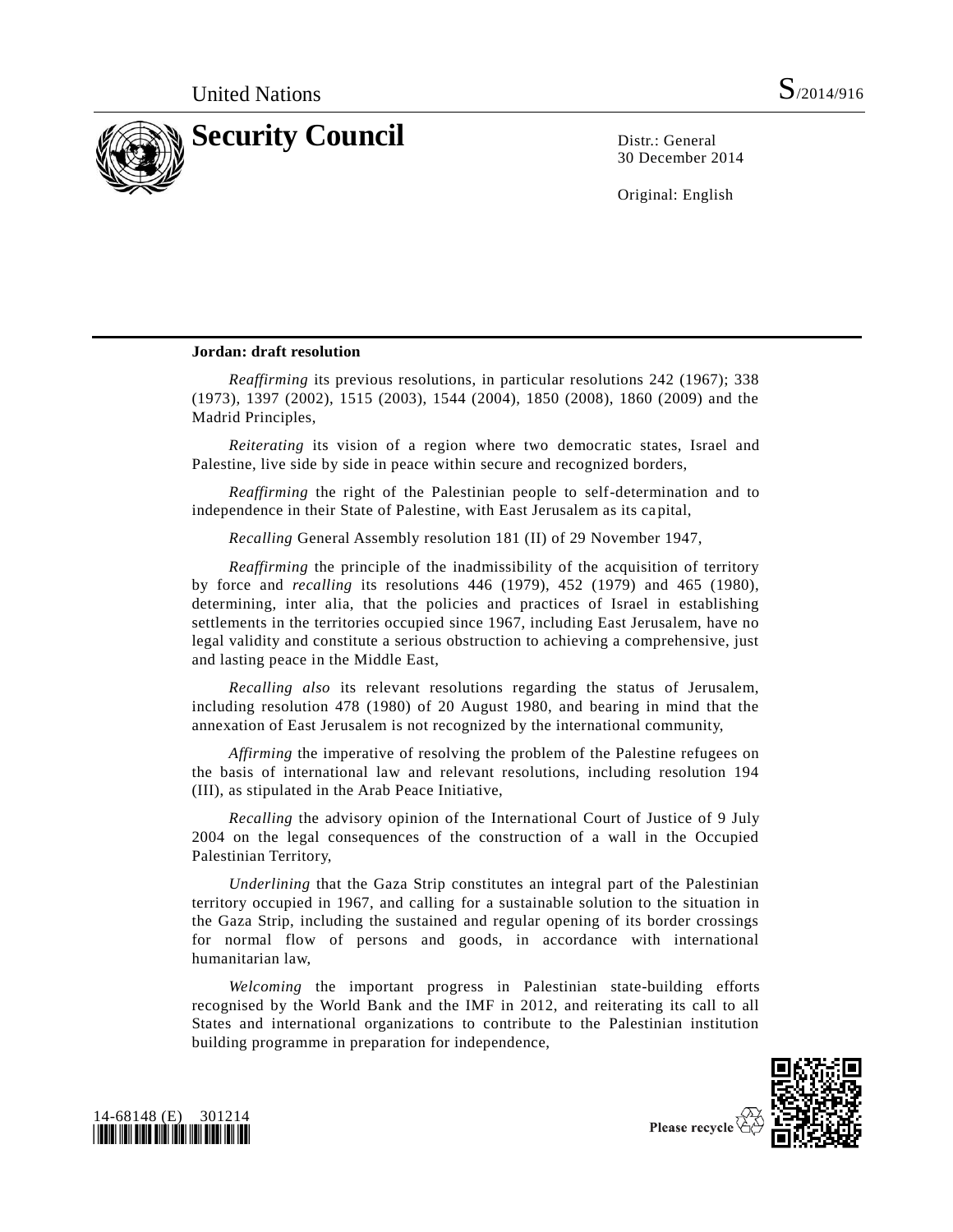*Reaffirming* that a just, lasting and peaceful settlement of the Israeli-Palestinian conflict can only be achieved by peaceful means, based on an enduring commitment to mutual recognition, freedom from violence, incitement and terror, and the two-State solution, building on previous agreements and obligations and stressing that the only viable solution to the Israeli-Palestinian conflict is an agreement that ends the occupation that began in 1967, resolves all permanent status issues as previously defined by the parties, and fulfils the legitimate aspirations of both parties,

*Condemning* all violence and hostilities directed against civilians and all acts of terrorism, and reminding all States of their obligations under resolution 1373 (2001),

*Recalling* the obligation to ensure the safety and well-being of civilians and ensure their protection in situations of armed conflict,

*Reaffirming* the right of all States in the region to live in peace within secure and internationally recognized borders,

*Noting* with appreciation the efforts of the United States in 2013/14 to facilitate and advance negotiations between the parties aimed at achieving a final peace settlement,

*Aware* of its responsibilities to help secure a long-term solution to the conflict,

1. *Affirms* the urgent need to attain, no later than 12 months after the adoption of this resolution, a just, lasting and comprehensive peaceful solution that brings an end to the Israeli occupation since 1967 and fulfils the vision of two independent, democratic and prosperous states, Israel and a sovereign, contiguous and viable State of Palestine, living side by side in peace and security within mutually and internationally recognized borders;

2. *Decides* that the negotiated solution will be based on the following parameters:

- borders based on 4 June 1967 lines with mutually agreed, limited, equivalent land swaps;
- security arrangements, including through a third-party presence, that guarantee and respect the sovereignty of a State of Palestine, including through a full and phased withdrawal of the Israeli occupying forces, which will end the occupation that began in 1967 over an agreed transition period in a reasonable timeframe, not to exceed the end of 2017, and that ensure the security of both Israel and Palestine through effective border security and by preventing the resurgence of terrorism and effectively addressing security threats, including emerging and vital threats in the region;
- $-$  a just and agreed solution to the Palestine refugee question on the basis of Arab Peace Initiative, international law and relevant United Nations resolutions, including resolution 194 (III);
- a just resolution of the status of Jerusalem as the capital of the two States which fulfils the legitimate aspirations of both parties and protects freedom of worship;